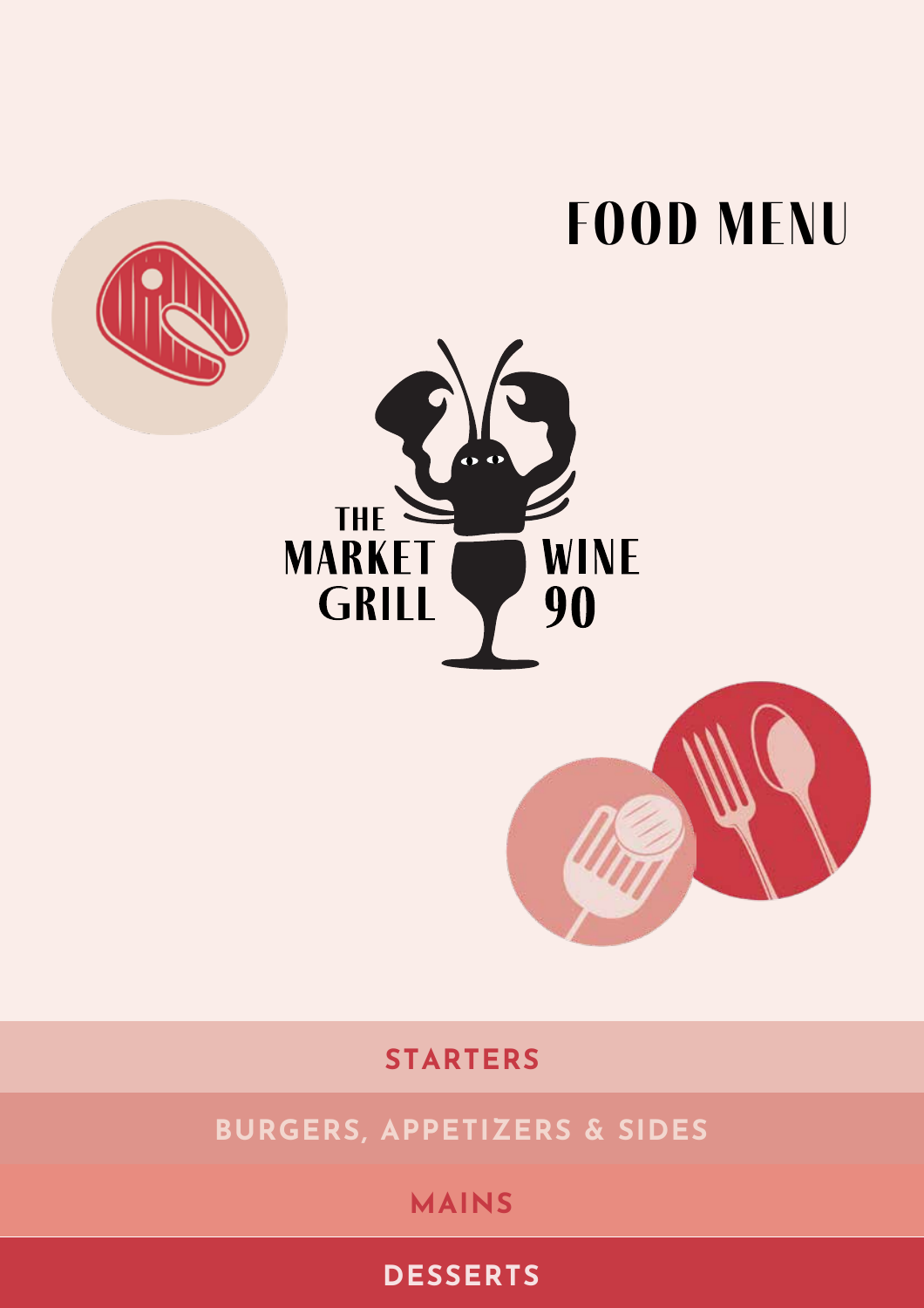



**GRILLED PADRON PEPPERS \$12**

## **PORK CROQUETTES \$15**

## **GRILLED BABY OCTOPUS \$16**

Grilled baby octopus, sherry vinegar glaze & à la basquaise

## **IBERICO PORK JOWL \$18**

With honey & whole grain mustard glaze Best paired with Tommaso Bussola  $\perp$  Valpolicella Classico, Italy 2019



## **CHARCUTERIE BOARD \$28**

Bayonne ham, house rillette, country pork terrine & smoked duck breast. Served with grilled bread.

**HOUSE RILLETTE 80g \$16**

Grilled bread

**\$16** Mustard & ravigote **COUNTRY PORK TERRINE**

**BAYONNE HAM 80g \$16** Aged for 22 months

**ARTISANAL CHEESE BOARD \$28** 3 cheeses, fruits, nuts & house bread



## **STARTERS**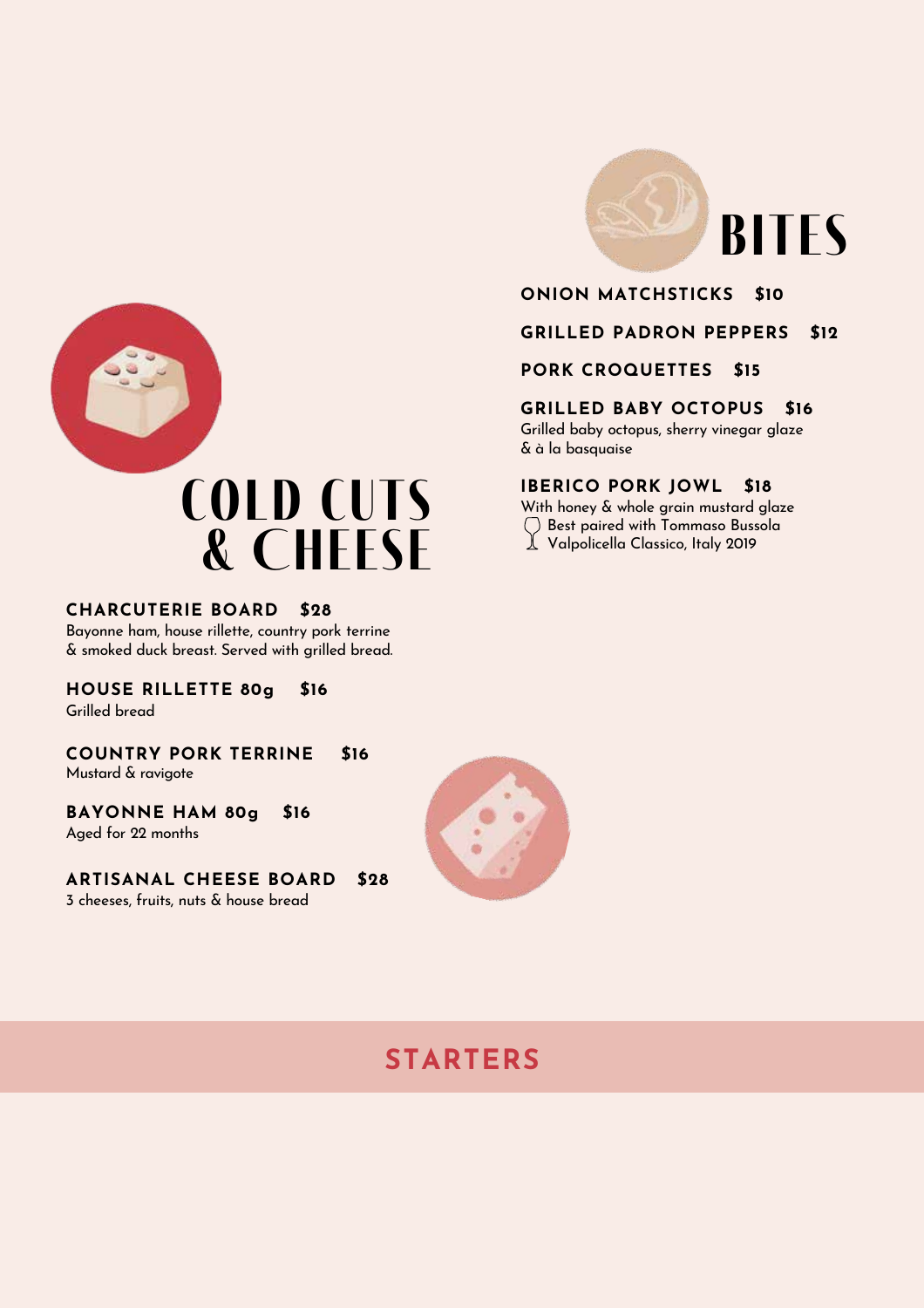## **BURGERS**

**Our standard beef burgers are made with Angus chuck patties (150g).**

## **SIGNATURE CHEESEBURGER \$26**

Melted Cheddar cheese, bacon, grilled Spanish onions, pickles, lettuce & house sauce Best paired with Famille Perrin Cote du Rhone,  $\perp$  France 2019

## **BLEU CHEESE \$28**

Fourme d'Ambert, bacon, caramelized onion confit, lettuce, house sauce with walnut raisin bun

## **CHICKEN BURGER \$25**

Deep fried crispy chicken thigh, Gruyère cheese, lettuce & house sauce

## **FISH BURGER \$30**

Atlantic black cod, whole grain mustard, parmesan cheese, cherry tomato, lettuce, house sauce with parmesan bun

**All burgers come with a Choice of Salad or Fries**

## **PIMP YOUR BURGER**

**Foie gras + \$16 Sunny side up + \$2 Bacon + \$3 Cheese + \$4**



## **APPETIZERs & salads**

## **TARTIFLETTE \$28**

Bacon, onion, ratte potato, Reblochon cheese

## **FROG LEGS \$28**

Pan fried with herbed butter & green salad Best paired with Weingut Dori Muhr L Carnuntum Cuvee Vom Berg, Austria 2018

## **GRILLED HOKKAIDO SCALLOPS \$26**

Carrot purée & vegetable pickles

### **FETA CHEESE SALAD \$24**

Feta cheese, bitter greens, topped with fruits & nuts

#### **TRUFFLE RATTE POTATO SALAD \$22** Bacon, greens, crème fraîche

**MESCLUN SALAD \$15**

Tomato, pickles, croutons & balsamic dressing

## **SIDES**

**GRILLED BREAD \$6**

**FRIES \$10**

**MASHED POTATOES \$10**

**GRILLED BABY ROMAINE LETTUCE \$12**

**SAUTEÉD WILD MUSHROOMS \$12**

## **BURGERS, APPETIZERS & SIDES**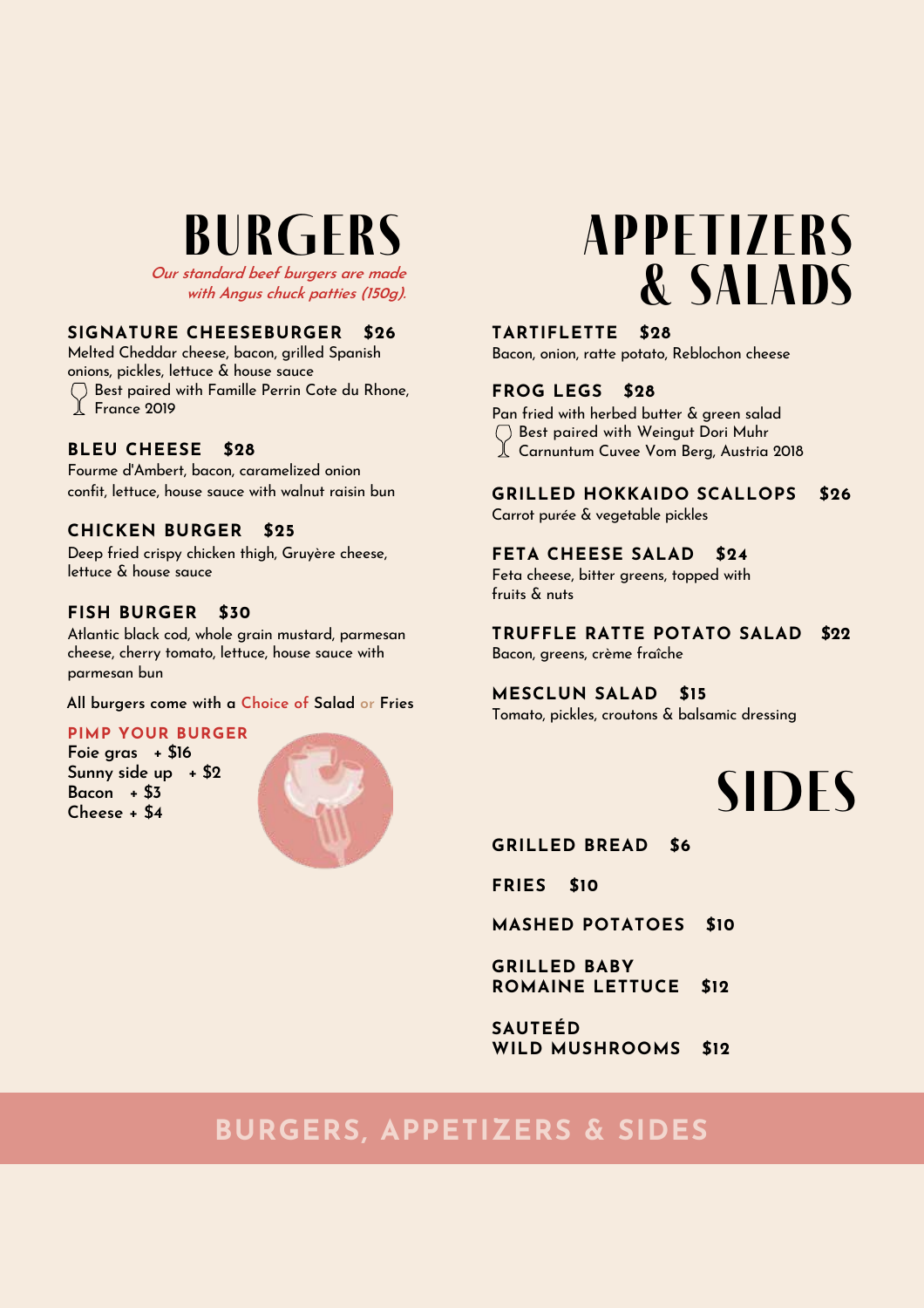## **Lobsters**

### **WHOLE LOBSTER (MARKET PRICE)**

Live lobster, grilled or steamed, served with lemon garlic butter sauce, greens & mashed potatoes



## **SIGNATURE LOBSTER ROLL**

**(MARKET PRICE)** Whole live lobster deshelled, herbed pommery mustard, yogurt, mayonnaise, grilled brioche roll, greens & fries Best paired with Domaine de la Janasse

Chateauneuf du Pape Blanc, France 2019

## **SURF & TURF \$128**

Whole live lobster & artisanal cut of beef served with lemon garlic butter sauce, greens & mashed potatoes





## **DUROC PORK CHOP \$40**

Served medium, grilled romaine & apple compote

#### **NZ WHOLE LAMB RACK 800g \$118**

Seasonal vegetables & mashed potatoes (Good for 2 pax)



**Mains**

### **BLACK ANGUS BAVETTE**

150 day grain fed

**\$45 /200gm \$60 /300gm**

## **WAGYU RUMP CAP**

Marbling score 5 -6

**\$68 /200gm \$88 /300gm**

Best paired with Bodega Noemia A Lisa Organic Malbec, Argentina 2019

#### **PURE BLACK ANGUS RIBEYE** 200 day grain fed

#### **\$88 /300gm**

**Choice of Red wine jus or Horseradish Mashed potatoes or Fries Served with caramelized onions**

#### **US BEEF SHORT RIB BONELESS**

360 day grain fed marinated with special spices, ratte potato & truffle jus

**\$98 /300gm**

## **MAINS**